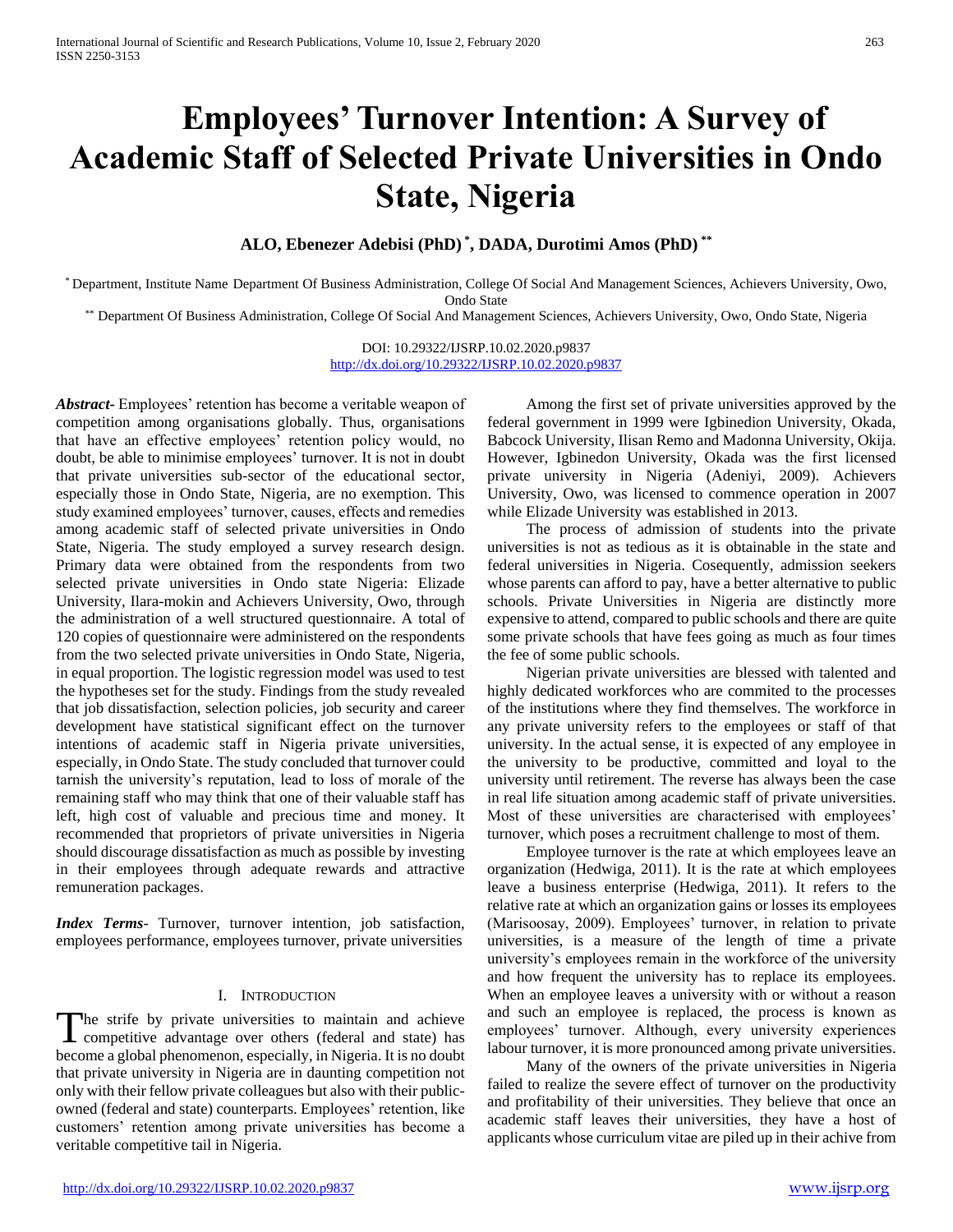which fresh recriutment could be made. Some of them even believe that they have done them a favour employing them; as if they have no alternative job elsewhere. They quickly forgot that high turnover rate poses a strong and undesirable danger on the university, in terms of lost in profit, disruption of academic programs, disruption of students mentoring, cost of recruitment and selection, to mention but a few.

 In literature, the issue of employee turnover has been given a great deal of attention. This is not surprising because of its implications on productivity, cost of production, employees' performance as well as organisational profitability (Edwin, Micah and John, 2015). However, despite these many studies, and the severe effect that employees' turnover pose on productivity, efficiency and job performance of a business organisation, very little or no study has been directed towards examining the causes, implications and possible remedies among the academic staff of Nigeria private universities. The pressent study found it imperative to bridge this gap in literature.

 High turnover rate has always strong undesirable consequences including lost return on previous investment, disruption of research and teaching program, discontinuity of student mentoring, the monetary costs of recruiting a replacement, and the time of other faculty diverted in the hiring process High turnover rate has always strong undesirable consequences including lost return on previous investment, disruption of research and teaching program, discontinuity of student mentoring, the monetary costs of recruiting a replacement, and the time of other faculty diverted in the hiring process test of time in a highly competitive environment, the issue of employees' turnover must be addressed. Although, it may not be feasible for any organization to totally eliminate employees' turnover due to several reasons,

## **Research Questions**

 The following questions were addressed in order to establish the causes, effects and remedies of employees' turnover among academic stafff of selected private universities in Ondo State, Nigeria:

- (i) What is the effect of job dissatisfaction on employees' turnover among academic staff in Ondo State private universities?
- (ii) Is there any effect of selection policies on the turnover intentions of academic staff in the selected private universities?
- (i) To what extent does the issues of job security and career progression affect turnover rate among academic staff in Ondo State private universities?

## II. OBJECTIVES OF THE STUDY

 The broad objective of the study is to examine employees' turnover, causes, effects and remedies among academic staff of selected private universities in Ondo State, Nigeria. The study specifically sought to:

(ii) Examine the effect of job dissatisfaction on employees' turnover in selected private universities in Ondo State, Nigeria

- (iii) Determine effect of selection policies on the turnover intentions of academic staff in the selected private universities.
- (iv) Investigate the extent to which the issues of job security and career progression affect turnover rate among academic staff in Ondo State private universities

# **Hypotheses**

**Ho1:** There is no significant effect of job dissatisfaction on employees' turnover in the selected private universities in Ondo State, Nigeria.

**Ho2:** Selection policies have no significant effect on the turnover intentions of academic staff in the selected private universities.

**Ho3:** There is no significant effect of job security and career progression on turnover rate among academic staff in Ondo State private universities

# III. REVIEW OF RELATED LITERATURE

# **Conceptual Clarification**

#### **Employee's Turnover**

 Armstrong (2012) defined employee's turnover as the proportion of employees that leave an organization during a given time period. It is the voluntary and involuntary withdrawal of employees from the employment of an organization. It is the rotation of workers around the labour market and between firms, jobs and occupations (Abassi and Hollman, 2000). According to Chew (2004), it is the discontinuance of membership in an organization by the person who received monetary compensation from the organization. It can also be seen as the measure of the extent to which old employees leave an organization and new ones enter the service.

# **Types of Employee's Turnover**

 Armstrong (2012) classified employee turnover into two: voluntary turnover which occurs when an employee decides to end his/her relationship with the employer for personal or professional reasons (Kazi and Zedah, 2011), and involuntary turnover which is a movement across the membership boundary of an organization, which is not initiated by the employee (Bula, 2012). In most cases, the decision to leave an organization is associated with being dissatisfied with current job and also having attractive offers from other organizations.

 Involuntary turnover is initiated by the organization and it occurs when the organization or employer requires employees to leave, when in the actual sense, the employees would prefer to stay. It also occurs when the employer decides to terminate the employment of a worker due to economic reasons or a poor fit between the employee and the organization (Edwin, Micah and John, 2015). The cost of employee turnover has become an issue in recent times because of its drain of operating profit of organizations (Paluku, 2016).

# **Effects of Employee's Turnover among Private Universities in Nigeria**

 Employee's turnover may lead result to the disruption of job performance by the existing members of the university because they may be demoralized as a result of the loss of valued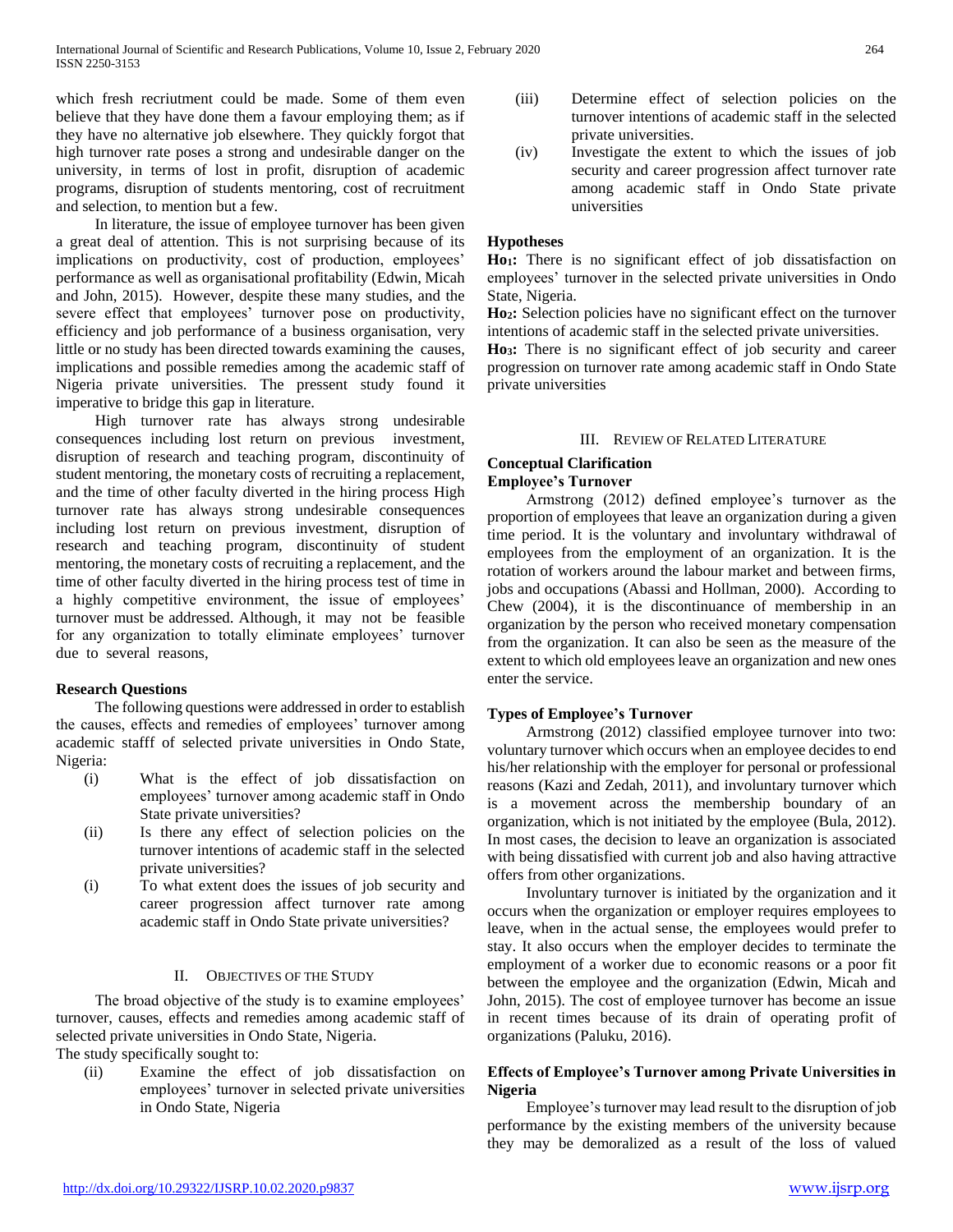coworkers (Armstrog (2012). Employees' turnover can also mar academic programs in the sense that teaching and research may be distrupted until suitable replacements are made. Employee's turnover can also put the reputation of the university at stake in the face of the community. The costs of recruitment, hiring and selection associated with turnover are also enormous. Employee's turnover can also have a negative impact on the employees who leave the university, those who are left in the university and the university itself. It causes instability of service of the employees and also instability of employment of workforce. Employees who leave are deprived of the existing employment, high pay, bonus, leave and other facilities. No wonder, Paluku (2016) identifies employee turnover as a silent but effective profit killer.

## **Job Satisfaction**

 Satisfaction refers to the contentment experienced when a want or need is satisfied or a goal is achieved. It is the overall positive feelings people have about a university, whether as an employee, customer, parents or regulator. Job satisfaction is a pleasant feeling resulting from the perception that one's job fulfils or allows for the fulfillment of one's important job values (Edwin, Micah and John, 2015).

 In the actual sense, employees exhibit this attitude when their work matches their needs and interests, when working conditions and rewards such as pay are satisfactory, when they like their co-workers, and when they have positive relationship with their supervisors (Ally, 2011). Every private university must strife to have satisfied and committed academic staff in order to be productive and profitable.

#### **Employee Performance**

 Employee performance relates to the outcome of education; the extent to which a student and lecturer or institution has achieved their educational goals (Ally, 2011). Performance in relation to university education is the extent to which a student, teacher or institution has achieved his short or long-term educational goals. It is the knowledge and skills that students have mastered in a subject or a course. It is basically a measure of how well students have performed in the various assessment items set for them based on some educational criteria determined by professionsl educators.

# **Causes of Employees' Turnover in Nigeria Private Universities**

 Studies have shown that factors such as salary, promotion and work environment, management style, nepotism, among others, are the likely causes of employees' turnover among academic staff in Nigeria private universities (Firth, David, Kathleen and Claude, 2015). Nwinyokpugi (2015) classified the factors that influence turnover intentions in universities into three: (i) external environmental (ii) individual factors and (iii) organisational factors. Nwinyokpugi (2015) opined that work environment could also influence employee turnover intentions. Hence, university management should take these factors into consideration in order to curb, if not eradicate, the menace of turnover among academic staff in their universities.

#### IV. THEORETICAL REVIEW

 This study was pivoted on Herzberg Two Factor Theory which asserts that there are certain factors in the work place that can cause job satisfaction and a separate set of factors that can cause dissatisfaction all of which act independently of each other. The theory was developed by **[psychologist](https://en.wikipedia.org/wiki/Psychologist)** [Frederick Herzberg](https://en.wikipedia.org/wiki/Frederick_Herzberg) in 1959. According to Herzberg (1959), individuals are not content with the satisfaction of lower-order needs at work; for example, those needs associated with minimum salary levels or safe and pleasant working conditions. Rather, individuals look for the gratification of higher-level psychological needs having to do with achievement, recognition, responsibility, advancement, and the nature of the work itself.

 Herzberg added a new dimension to this theory by proposing a two-factor model of motivation, based on the notion that the presence of one set of job characteristics or incentives leads to worker satisfaction at work, while another and separate set of job characteristics leads to dissatisfaction at work. Thus, satisfaction and dissatisfaction are not on a continuum with one increasing as the other diminishes, but are independent phenomena. This theory is important to the present study because it suggests that to improve [job attitudes](https://en.wikipedia.org/wiki/Job_attitude) and [productivity](https://en.wikipedia.org/wiki/Productivity) among academic staff in Nigeria private universities, management must recognize and attend to both sets of characteristics and not assumes that an increase in satisfaction leads to decrease in dissatisfaction.

#### V. EMPIRICAL REVIEW

 Previous studies on turnover intentions of employees have found a significant relationship between job satisfaction and employees' intention to leave an organization. The study by Bula (2012) found that job satisfaction is often associated with employee turnover, especially, voluntary turnover. However, for employees to voluntarily leave their present job, it is obvious that they would have had an intention to leave in their minds. Shaw, Duffy, Johnson and Lockhart (2005) state that job satisfaction may cause employees to make decisions to leave or terminate their present job.

 Beam (2009) found a negative relationship between job satisfaction and employee turnover intentions. This implies that high job satisfaction leads to low turnover. Employees who are satisfied with their jobs are less likely to quit than those who are dissatisfied with their jobs (Abassi and Hollman, 2000). However, as job satisfaction increases, intention to leave employment decreases (Bula, 2012). Abassi and Hollman (2000) posit that high job satisfaction will not of itself keep turnover intentions low, but it does seem to help reduce employee intentions to leave and turnover rate.

 The study conducted by Beam (2009) reported no evidence of a significant relationship between job dissatisfaction and employee turnover intention. The findings from the study posited that dissatisfied employees sometimes never leave the organization. The reason is that some employees cannot see themselves working elsewhere, so they remain where they are regardless of how dissatisfied they feel.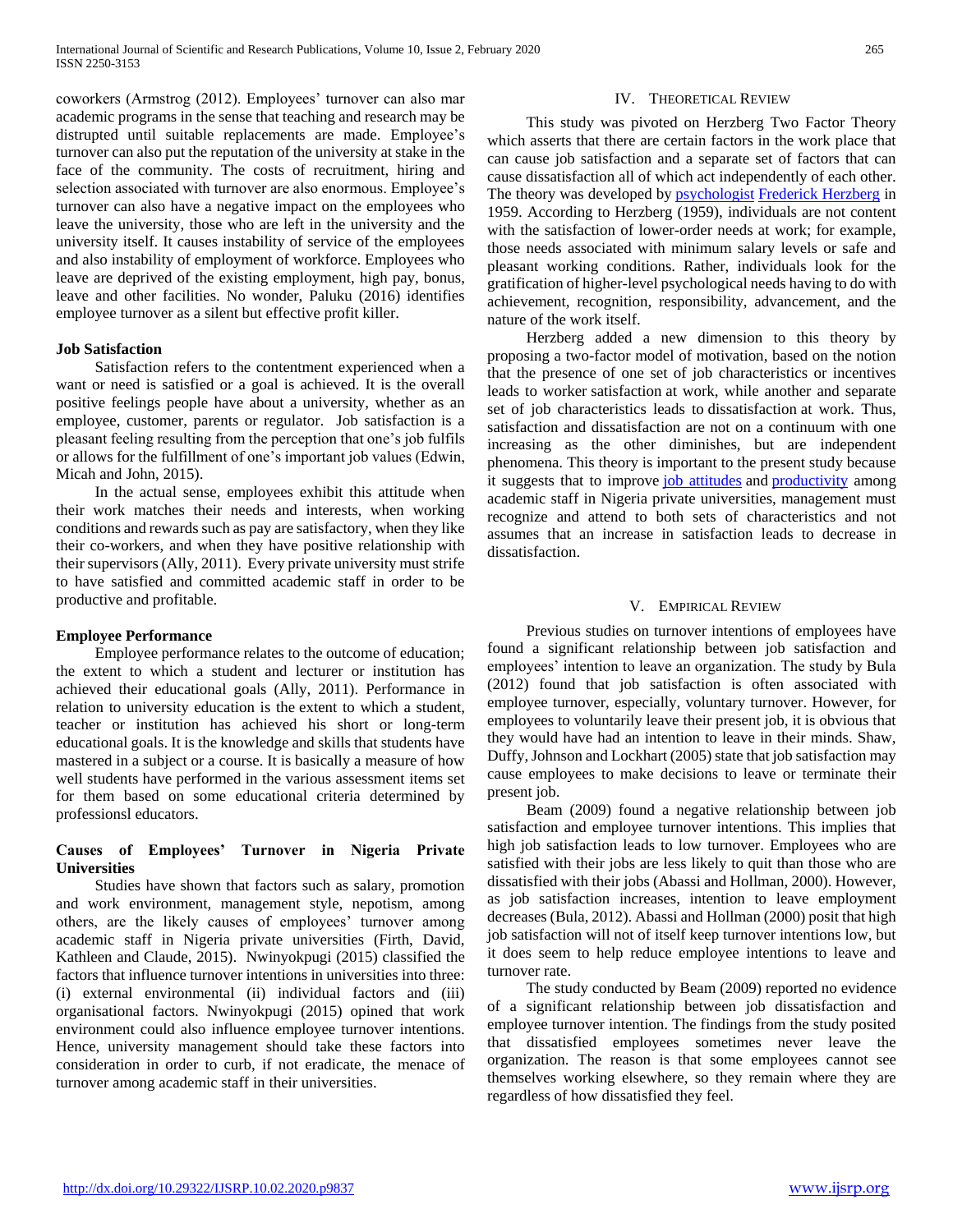





#### VI. METHODOLOGY

 This study employed a survey research design. Survey research design seeks to find answers to questions through the analysis of variable relationship (Best and Kahn, 1998). Primary data were obtained from the respondents from two selected private universities in Ondo state Nigeria: Elizade University, Ilara-mokin and Acievers University, Owo, through the administration of a well structured questionnaire. A total of 120 copies of questionnaire were administered on the respondents from the two selected private universities in Ondo State, Nigeria, in equal proportion. The logistic regression model was used to test the hypotheses set for the study.

 Statistically, the logistic regression model was represented by the following equations:

## $ln\left\{\frac{prob(turnover)}{1-m\nu}$  $\left\{\frac{1}{1 - prob(turnover)}\right\} = \beta_0 + \beta_1$  Job Dissatisfaction +  $\beta_2$  selection policies +  $\beta_3$  job security +  $\beta_4$ carrer progression

Where;  $\ln \left\{ \frac{prob(turnover)}{1 - m} \right\}$  $\frac{1 - prob(turnover)}{1 - prob(turnover)}$  is called a logit and defined as the log of the odds that academic staff will leave a particular private university to the other.

 $\beta_0$ ,  $\beta_1$ ,  $\beta_2$ ,  $\beta_3$  and  $\beta_4$ , denote the coefficients of the logistic regression model. They measure how much the logit changes based on the values of the predictor variables associated to these coefficients.

 Therefore, the hypotheses stated in the study were equivalently stated mathematically below

 $\mathbf{H}_{01}$ **:** $\beta_1 = 0$  *vs*  $\beta_1 \neq 0$ ;  $\mathbf{H}_{02}$ **:**  $\beta_2 = 0$  *vs*  $\beta_2 \neq 0$ .

VII. RESULTS AND DISCUSSION

**Table1: The Logistic Regression to Test the Hypotheses**

| <b>Predictor</b>  | <b>Parameter</b> | <b>Standard</b> | <b>P-value</b> |
|-------------------|------------------|-----------------|----------------|
| <b>Variable</b>   | <b>Estimate</b>  | Error           |                |
| Intercept         | 1.426            | 0.210           | 0.0001         |
| Job               | $-0.174$         | 0.056           | 0.0020         |
| Dissatisfaction   |                  |                 |                |
| (JD)              |                  |                 |                |
| Selection         | $-0.234$         | 0.061           | 0.0001         |
| Policies (SP)     |                  |                 |                |
| Job Security (JS) | $-0.110$         | 0.063           | 0.0082         |
| Career            | 0.009            | 0.055           | 0.0086         |
| Progression (CP)  |                  |                 |                |

**Source: Computer Printout, 2020**.

Significant at 0.05 levels

The logistic regression model is:  $ln = \beta_0 + \beta_1$  Job Dissatisfaction +  $\beta_2$  selection policies +  $\beta_3$  job security +  $\beta_4$ Career progression  $ln = \beta_0 + \beta_1 JD + \beta_2 SP + \beta_3 JS + \beta_4 CP$  $ln = 0.0001 + 0.002\beta_1 + 0.0001\beta_2 + 0.0086\beta_3$  $+ 0.0082 B_4$ 

 The p-value of the logistic regression model for the relationship between job dissatisfaction and employees' turnover gave 0.002. This was less than the significance value (0.05). Hence, it was concluded that job dissatisfaction has statistical significant effect on the turnover intentions of academic staff in Ondo State private universities. The finding was supported by Abassi and Hollman, 2000 that if there is considerable job dissatisfaction, there is likely to be high employee intentions to leave the employment of such organization. However, the study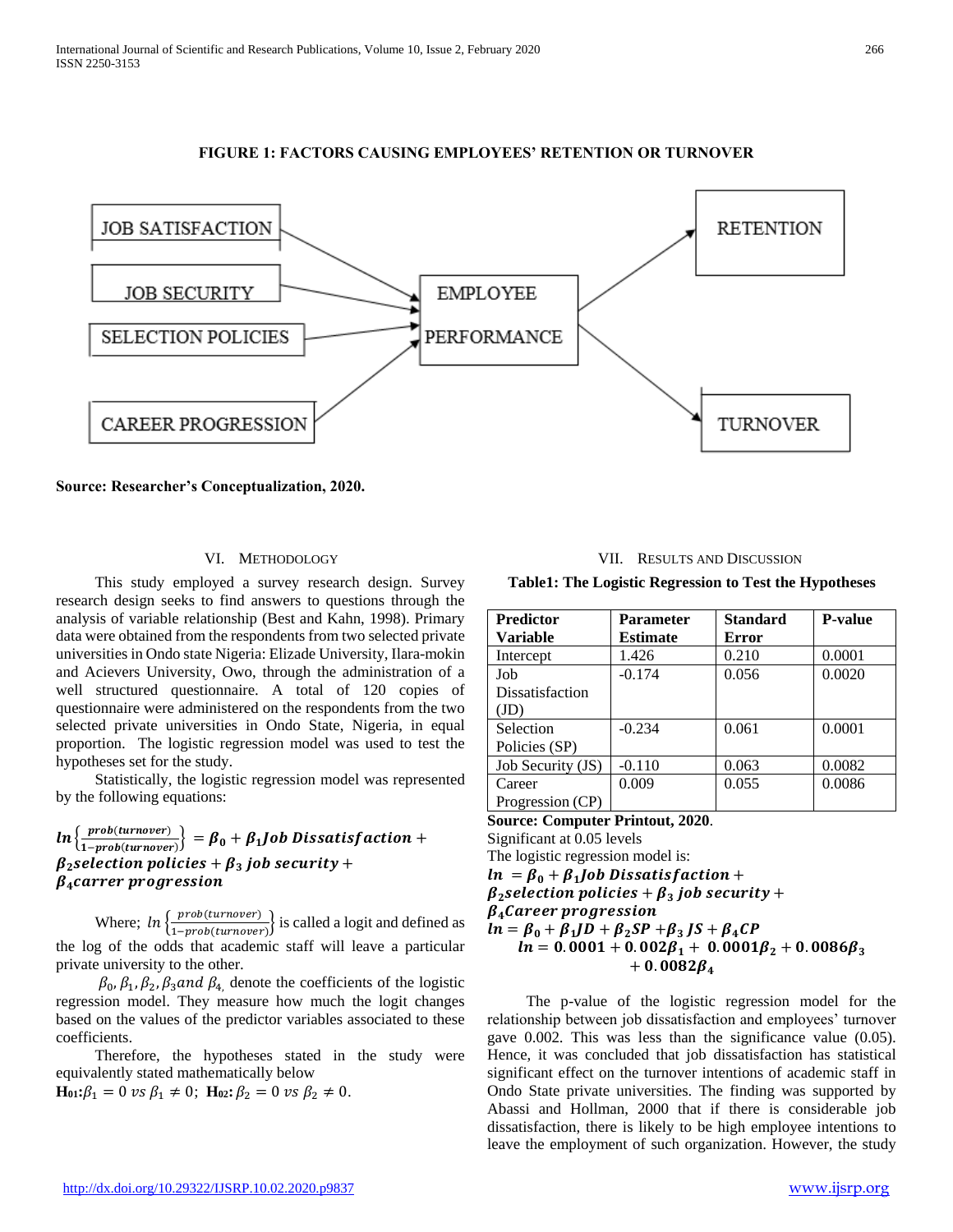failed to agree with the assertion by Beam (2009) that there is no significant relationship between job dissatisfaction and employee turnover intention and that dissatisfied employees sometimes never leave the organization.

 The logit regression for the relationship between selection policies and employees'turnover was 0.0001. This was less than the significance level (0.05). It was concluded therefore, that selection policies significantly affect the turnover intentions of academic staff in the selected private universities.

 The result of the logistic regression for the effect of job security on the turnover intentions of academic staff showed that the p-value for job security (0.0086) was less than the significance level (0.05). Hence, the null hypothesis was rejected while the alternative hypothesis that job security has significantly impacted academic staff to leave their jobs for another was sustained.

 The p-value of the logistic regression model for the relationship between career progression and turnover intentions of staff was 0.0082. This was less than the significance value (0.05). The null hypothesis that there is no significant relationship between career progression and employees' turnover was rejected. It was concluded that career progression has statistical significant effect on the turnover intentions of academic staff in Ondo State private universities.

#### VIII. CONCLUSION

 The study concluded that a strong relationship exists between job dissatisfaction, selection policies, job security, career progression and turnover intentions of academic staff in the selected private universities. Frequent turnover rate could tarnish the university's reputation and lower the morale of the remaining staff who may think that one of their valuable staff has left. The study concluded therefore that management of private universities in Nigeria need to put in place mechanisms that will go a long way in reducing if not eliminating employees' turnover so as to increase productivity and profitability of their ventures.

#### IX. RECOMMENDATIONS

 Based on the findings, the study recommends that proprietors of private universities in Nigeria should discourage dissatisfaction as much as possible by investing in their employees through adequate rewards and attractive remuneration packages.It also recommends that employers should perfect their selection process by adopting a proper method of selection of staff. It is also recommended that there should be career development opportunities for growth and promotion within the university. Employees are ready to stay longer with an employer who can make available to them opportunities to be promoted to higher and more challenging positions. The study recommends further that training and development whch provide staff with specific skills to perform better should also be encouraged among the academic staff of these private universities.

#### **REFERENCES**

- [1] Abassi, S. M., & Hollman, K. W. (2000). Turnover, the real bottom line. Public Personnel Management, 29(3), 333-342.
- [2] Adeniji, A. A. (2009). Cost accounting: A managerial approach. Lagos: El-Toda Venture Limited
- [3] Ally, F. O. (2011). Factors leading to employee's turnover among Zanzibar government institutions. An Unpublished Dissertation for award of MBA Degree at the Open University of Tanzania. Zanzibar, Tanzania
- [4] Armstrong (2012). Armstrong's Handbook on Human Resource Management Practice. 12th
- [5] Edition. London: Kogan Page
- [6] Beam, J. (2009). What is employee turnover? Retrieved from http://www.wisegeek.com/what-is- employee-turnover.htm
- [7] Bula, H. O. (2012). Labour turnover in the sugar industry in Kenya. European Journal of Business and Management. 4(9), 32-43
- [8] Chew, J. (2004). Managing MNC expatriates through crises: A challenge for international human resource management. Research and Practice in Human Resource Management, 12(2).
- [9] Edwin K., Micah C. & John O. (2015). Effect of Academic Staff Retention on Quality
- [10] Education in Private Universities in Kenya. Problems of Education in the 21st Century. 64, 86-94.
- [11] Firth, L., David, J. M., Kathleen, A. M., & Claude, L. (2007). How can managers reduce employee intention to quit? Journal of Management Psychology, 19(2), 170-187.
- [12] Herzberg, (1959). The Motivation to Work (2nd Ed.). New York: John Wiley.
- [13] Hedwiga, A. (2011). Causes of employee turnover in Micro Finance Institutions in Tanzania: The case of Presidential Trust Fund. A dissertation for the award of MBA (HRM) degree at the Open University of Tanzania. Dar Es Salaam, Tanzania.
- [14] Kazi, G. F., & Zedah, Z. F. (2011). The contribution of individual variables: Job satisfaction and job turnover. Interdisciplinary Journal of Contemporary Research in Business. 33(5), 984-991
- [15] Marisoosay, S. (2009). The role of employee turnover between employee job satisfaction and company performance in the Penang automation, University of Saints, Malaysia.
- [16] Nwinyokpugi P. (2015) Employee Engagement and Work Place Harmony in Nigeria Civil Service. International Journal of Innovative Research and Development. 4(2), 199 – 204.
- [17] Paluku K. (2016) Employee Engagement and Organizational Performance of Retails Enterprises, American Journal of Industrial and Business Management, 6, 516-525
- [18] Shaw J. D; Duffy M. K; Johnson J. L & Lockhart, D. E. (2005). Turnover, social capital losses, and performance. Academy of Management Journal. 48(4):594–606.

#### **AUTHORS**

**First Author** – ALO, Ebenezer Adebisi (PhD), Department Of Business Administration, College Of Social And Management Sciences, Achievers University, Owo, Ondo State, TEL: +2348034048037, E-MAIL: ebenezer\_alo@yahoo.com **Second Author** – DADA, Durotimi Amos (PhD), Department Of Business Administration, College Of Social And Management Sciences, Achievers University, Owo, Ondo State, Nigeria TEL: +2348060687957, E-MAIL: durodada83@gmail.com